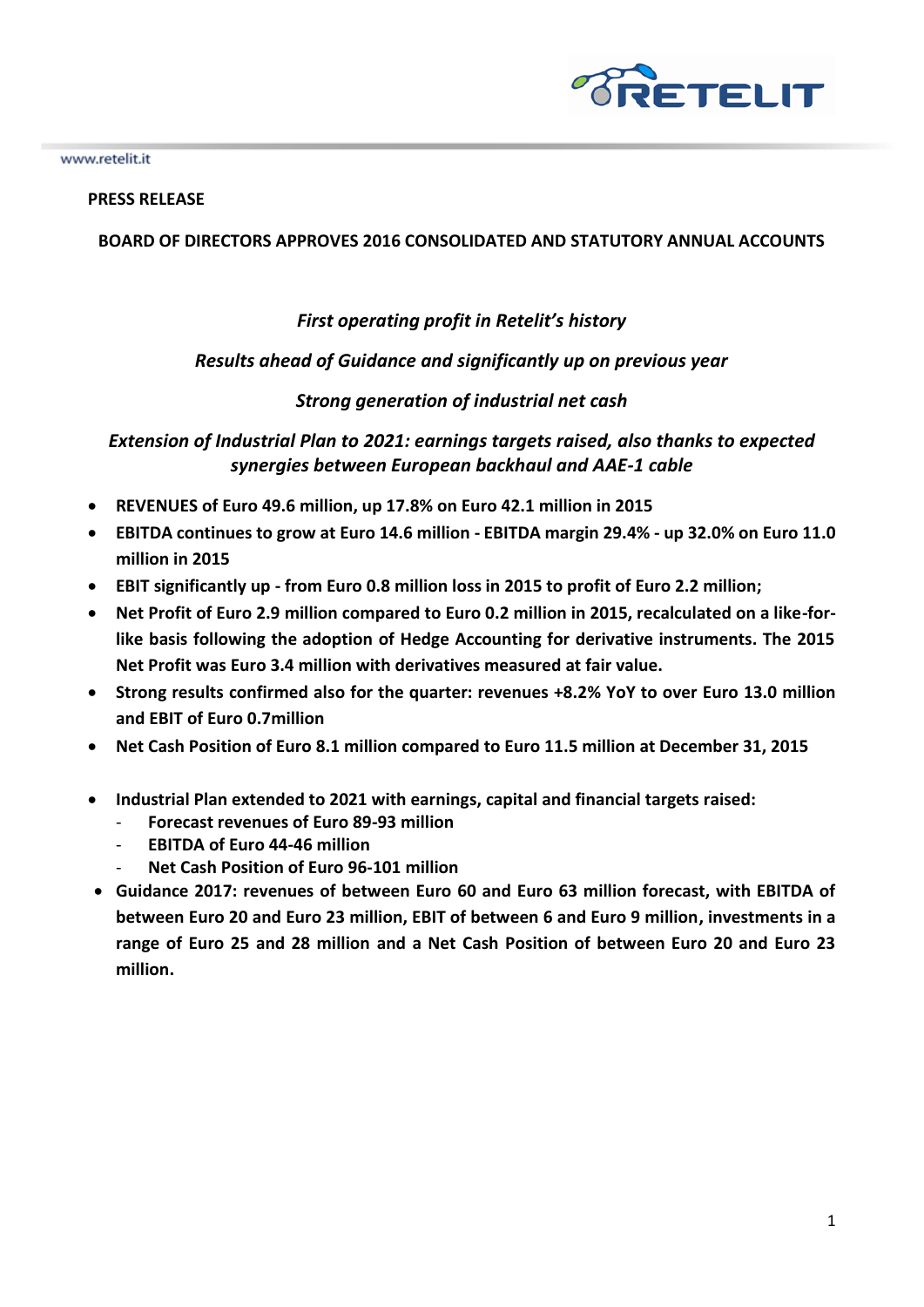

Milan, March 15, 2017 **–** the Board of Directors of **Retelit S.p.A.** ("**Retelit**" or the "**Company**") today reviewed and approved the Group's consolidated results and the 2016 statutory financial statements of Retelit.

**Retelit's Chairman Dario Pardi stated: "***We can with great pleasure announce an operating profit following five consecutive quarters of favorable earnings results. We are particularly proud as representing the first in the Group's history. The strategy launched two years ago and focused on consolidating the wholesale market and development of business and cloud operations has proven to be a winning formula and our cohesive and determined team has delivered improved results which even outstrip plan objectives. The Group's growth in fact has been ahead of the general market, boosting our market share. The completion of the laying of the AAE-1 cable as far as Singapore and the start of commercial operations with the signing of a contract with a leading global operator confirm the potential of the investment. This all enables us therefore to view the future with greater optimism both in revenue and profitability terms.* 

*Finally , 2016 saw our admission to the STAR segment of the Italian Stock Exchange - a key step for Retelit which joins Italian enterprises demonstrating excellence and good governance and transparency".* 

## **2016 CONSOLIDATED KEY FINANCIAL HIGHLIGHTS**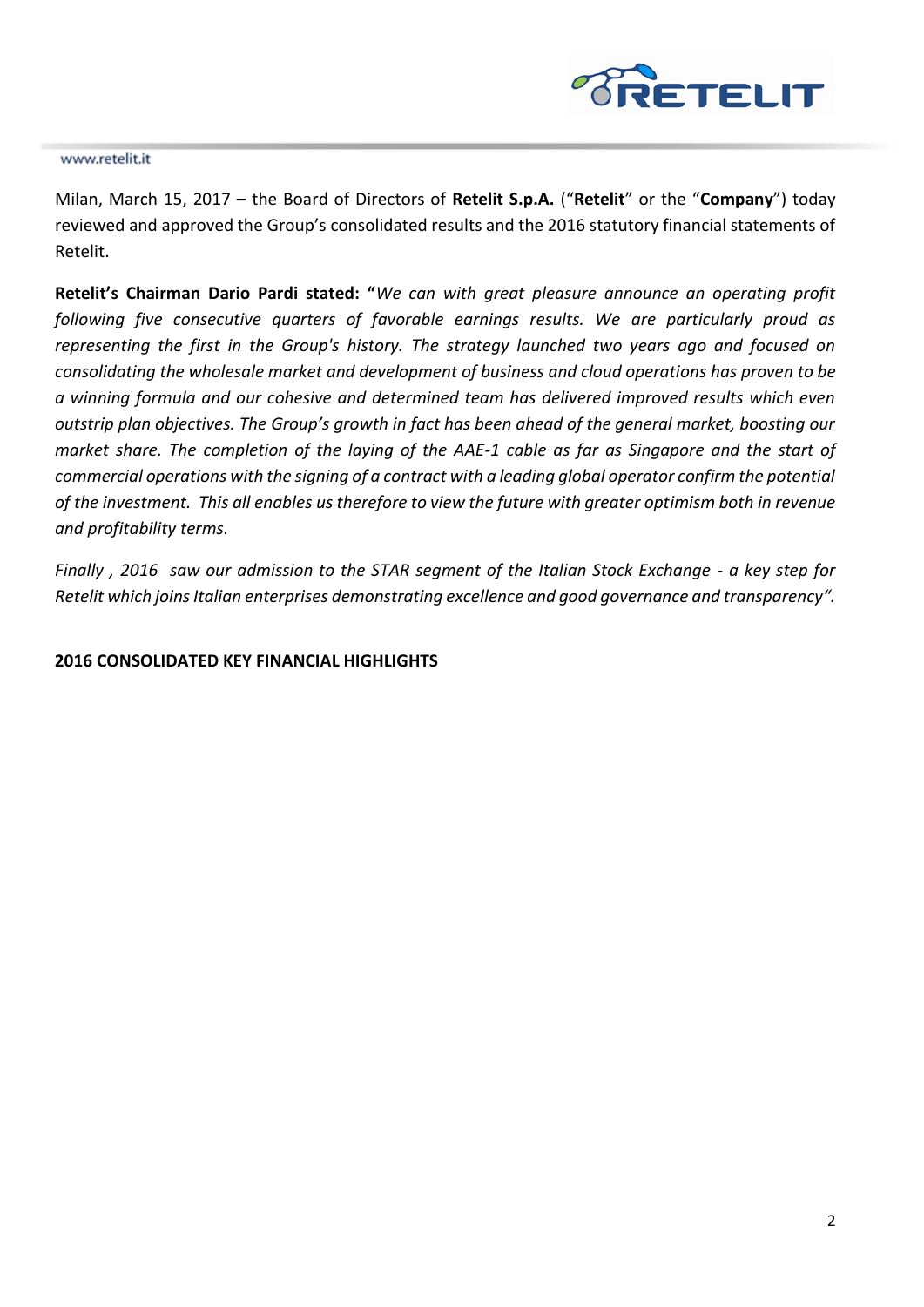

|                                        | 2016<br>2015<br>(in Euro thousands) |         | Cge.      |
|----------------------------------------|-------------------------------------|---------|-----------|
| Value of production                    | 49,592                              | 42,104  | 17.78%    |
| Value added (1)                        | 20,930                              | 17,138  | 22.12%    |
| EBITDA                                 | 14,576                              | 11,043  | 32.00%    |
| EBIT                                   | 2,172                               | (781)   | 377.97%   |
| Pre-tax profit                         | 2,882                               | 3,418   | $-15.69%$ |
| Net profit                             | 2,865                               | 3,418   | $-16.20%$ |
| Net margin percentage (2)              | 5.8%                                | 8.1%    |           |
| Parent company shareholders net equity | 135,357                             | 132,437 | 2.20%     |
| Average workforce                      | 76.6                                | 76.6    | 0.00%     |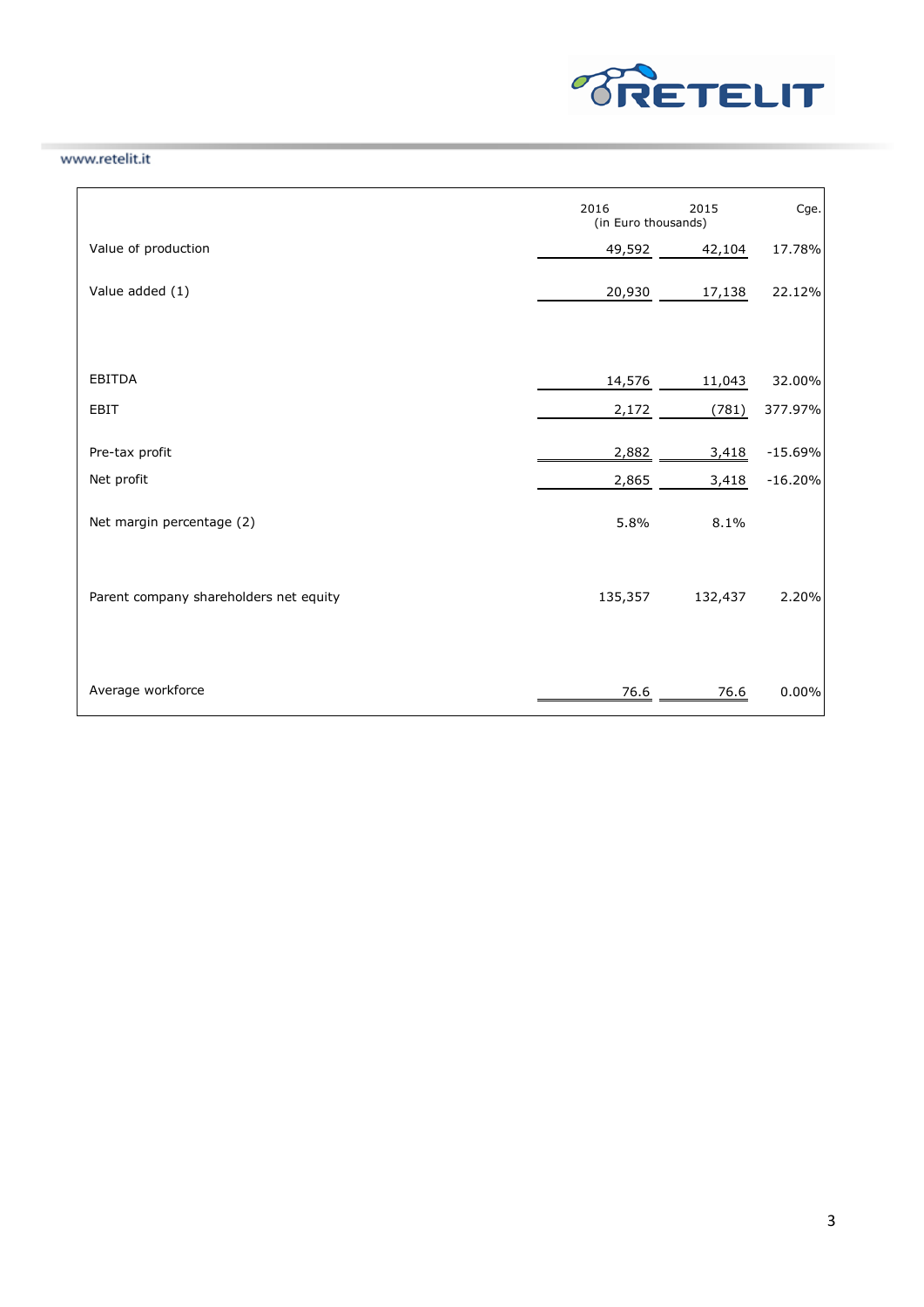

#### INCOME STATEMENT

Retelit Group 2016 **Consolidated revenues** in 2016 totalled Euro 49.6 million, up 17.8% on Euro 42.1 million in 2015. Telecommunication service revenue grew 17% to Euro 39.8 million, from Euro 33.9 million in 2015, with revenue from network usage rights and maintenance increasing 18% to Euro 8.3 million, from Euro 7.0 million in 2015 and mainly benefitting from, among others, the fiber optic connections released to mobile operators in the year.

Core revenues grew across all markets - to Euro 20.7 million for Domestic Wholesale (up 13% on the previous year), Euro 21.5 million for International Wholesale (+7%) and Euro 6.3 million for Business (+87%). The breakdown of core revenues by market was as follows: Domestic Wholesale 43%, International Wholesale 44%, Business (Corporate and Public Sector) 13% - this latter significantly increasing from 8% in the previous year.

In 2016, new orders of Euro 44.8 million were acquired (measured over full contractual duration), beating the industrial plan objectives and slightly under (-3.0%) the Euro 46.2 million generated in 2015 which benefitted from a number of non-recurring special projects. New orders for 53% concern the Domestic Wholesale market, for 33% the International Wholesale market and for 14% the Business market. In addition, we highlight that the churn rate was lower than plan estimates.

2016 **EBITDA** was Euro 14.6 million, up 32.0% on 2015 (Euro 11.0 million), with an EBITDA margin of 29.4%, increasing on 26.2% in 2015. This growth - ahead of plan objectives - was possible thanks to increased revenues, the improved product mix and optimised infrastructure management.

An **EBIT** profit (Euro 2.2 million) was reported for the first time in the Group's history, significantly improving on 2015 (loss of Euro 0.8 million).

As in the previous year, the verification of the recoverable asset values at December 31, 2016 based on their value in use estimate for the impairment test, did not highlight any loss in value. Specifically, the recoverable value of the network infrastructure and the value of the investment in the AAE-1 submarine cable were separately verified, with the company utilising the support of a leading advisory company for this process.

The **Net Profit** amounted to Euro 2.9 million compared to Euro 0.2 million for 2015 re-calculated on a like-for-like basis following the adoption of Hedge Accounting on derivatives. This was necessary for uniformity of results following the change in the accounting treatment of derivative instruments. From 2016, the hedge accounting standard was adopted which requires the recognition of the fair value changes of a derivative to a specific cash flow hedge reserve (IAS 39). In 2015, the recognition to the income statement of the fair value of the derivatives resulted in financial income of Euro 1.8 million and exchange gains of Euro 1.4 million. The 2015 net profit was Euro 3.4 million with derivatives calculated at fair value.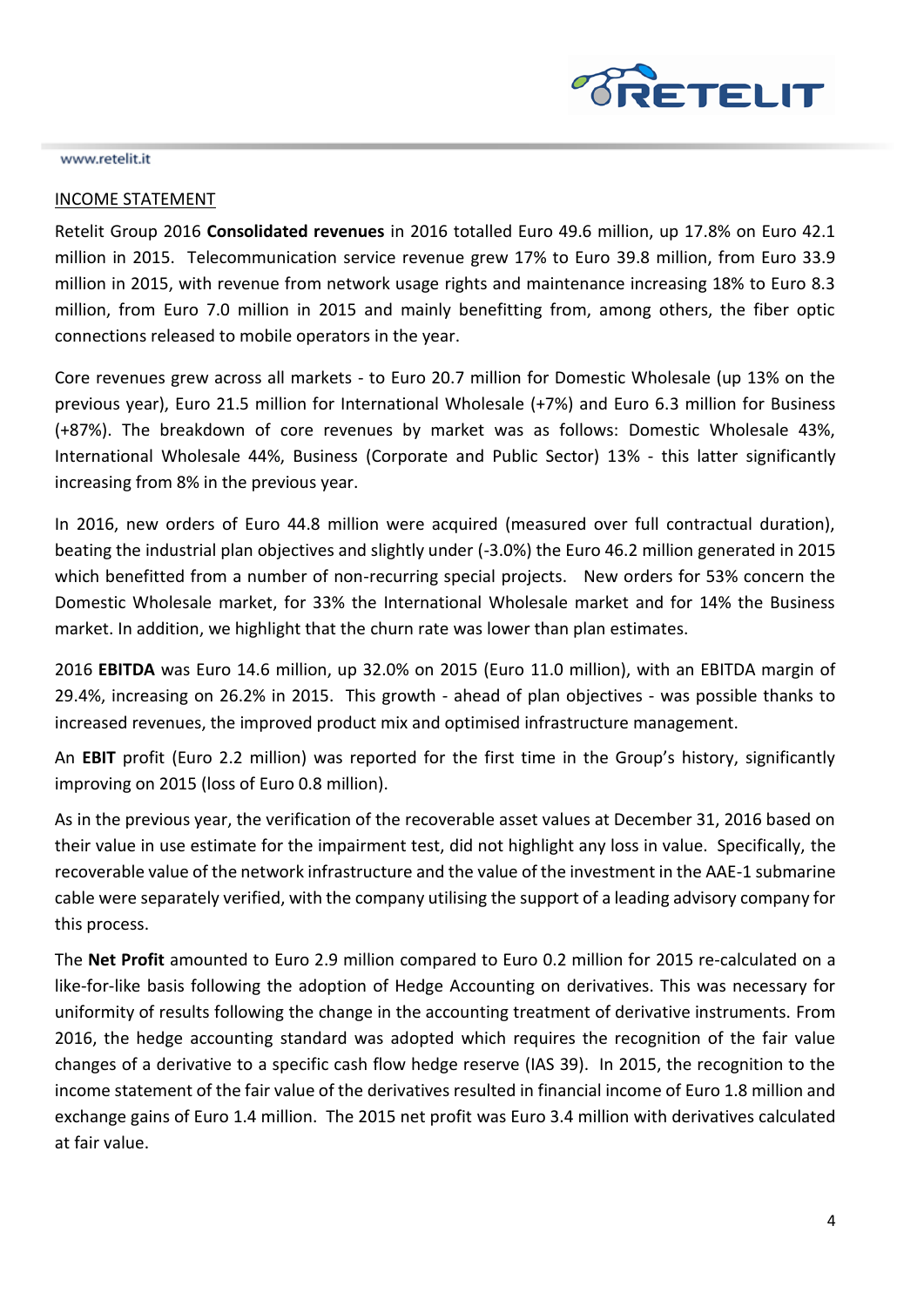

| €000                  | Q1 2015 | Q <sub>2</sub> 2015 | Q3 2015 | Q4 2015 | Q1 2016 | Q <sub>2</sub> 2016 | Q3 2016 | Q4 2016 |
|-----------------------|---------|---------------------|---------|---------|---------|---------------------|---------|---------|
| <b>TOTAL REVENUES</b> | 9,549   | 10,134              | 10,442  | 11,979  | 12,402  | 12,165              | 12,057  | 12,968  |
| <b>EBITDA</b>         | 2,296   | 2,464               | 2,540   | 3,742   | 3,401   | 3,706               | 3,523   | 3,946   |
| <b>EBIT</b>           | (458)   | (608)               | (343)   | 628     | 416     | 626                 | 383     | 747     |

## 2016 FOURTH QUARTER PERFORMANCE

In the fourth quarter of 2016, revenues and operating income totalled approx. Euro 13 million, increasing approx. 8.2% on approx. Euro 12 million in Q4 2015. For the fourth quarter, the group's core telecommunication service revenues were up 4% on Q4 2015.

EBITDA increased 5.5% to Euro 3.9 million compared to Q4 2015, thanks to the revenue performance and an improved mix, which more than offset higher personnel costs following the development of the technical and commercial structures for implementation of activities under the Industrial Plan. EBIT was Euro 0.7 million, the best quarterly result to date and continuing a trend which has now seen five consequtive quarterly profits and confirming the operational actions taken during the year.

## BALANCE SHEET

The net cash position was Euro 8.1 million, compared to Euro 11.5 million at December 31, 2015. During the year, payment of Euro 5.5 million was received for the sale of the WiMAX business unit. Financial liabilities (current and non-current) relate to loans received. Current financial assets concern the current portion of the receivable related to the fair value measurement of the forward currency instruments at December 31, 2016.

In 2016, the Retelit Group made investments totalling Euro 35.2 million, with the two main components concerning:

• Euro 18.5 million principally for the construction of Client connections and the development of the metropolitan network and the backbone. In particular, in 2016 the Retelit Group extended the coverage of its fiber optic network by 723 KM compared to the end of 2015, reaching 9,826 km - of which 2,451 KM urban infrastructure (equivalent of approx. 218,000 km of fiber optic cable, of which 63,000 km located in MAN); in addition the number of sites reached by fiber increased to approx. 3,000, of which 39 Data Centers and 1,868 client sites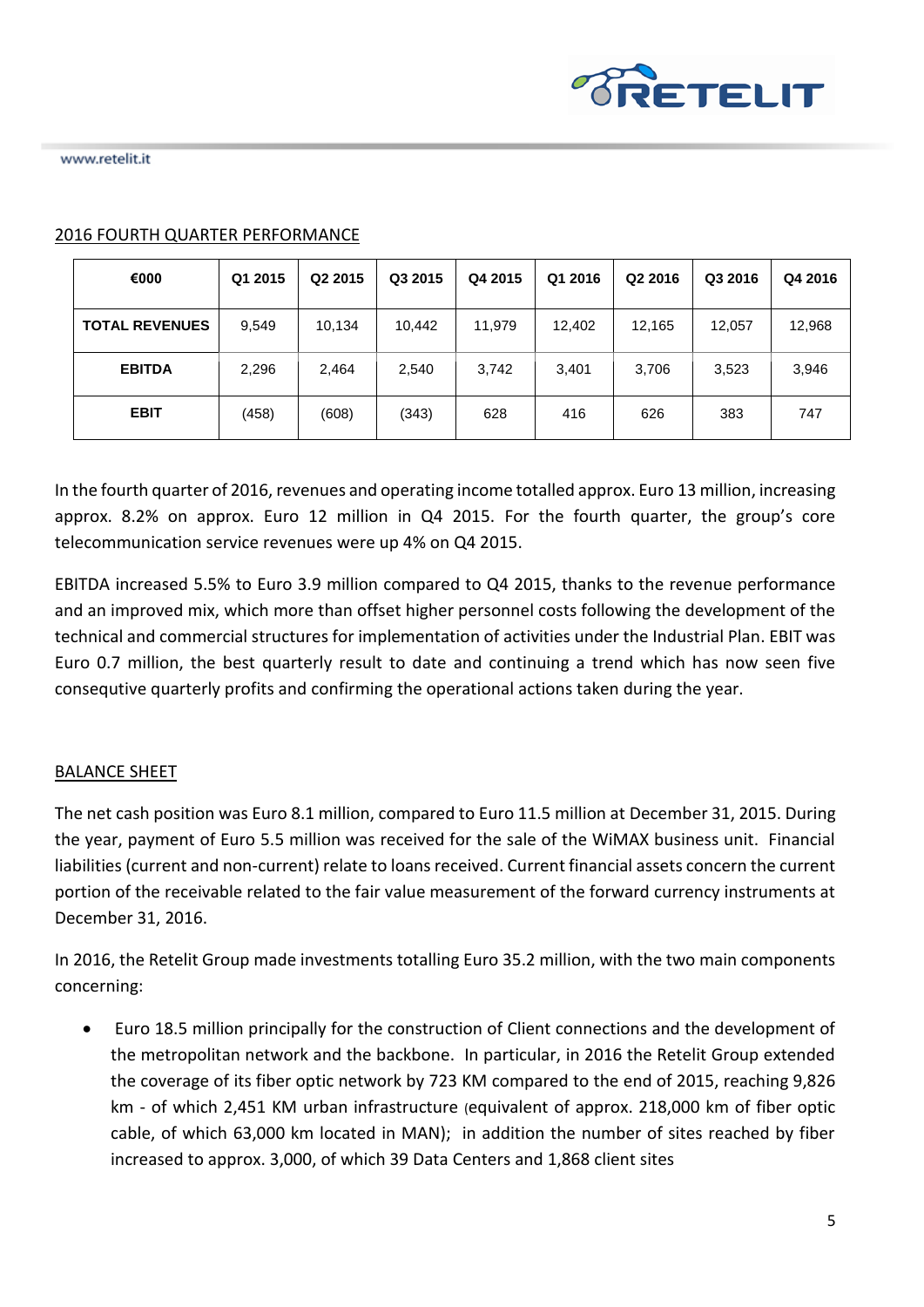

• Euro 15.6 million for the AAE-1 submarine cable system, of which Euro 11.8 million for the AAE-1 consortium investment, Euro 2.4 million for backhaul network completion costs and Euro 1.4 million for the Bari landing station.

The total investment in the AAE-1 submarine cable to December 31, 2016 amounted to Euro 41 million out of a total estimated investment of approximately Euro 56.3 million, of which USD 45 million as investment for membership of the consortium, until the completion of the AAE-1 submarine cable system, and the remaining as investment in system infrastructure for the land section of the cable until the Bari landing station, the construction of the landing station itself and the strengthening of the national and international sections of the Group's network. The difference compared to the previous estimate (Euro 61.6 million) is due for Euro 1.6 million to the €/USD currency difference (as noted almost entirely hedged by the derivative instrument undertaken by the company) and for Euro 3.7 million savings on European land backhaul sections.

\*\*\*\*

### **OPERATING PERFORMANCE**

The Group is well positioned on the **National Wholesale** market, principally for the mobile network operators (e.g. infrastructure to support 4G development), fixed networks, ICT (system integrators) and New Media. The National Wholesale market for Retelit represents, with 122 clients between domestic Carriers, Mobile Operators, OLO, xSP and multi-utilities, more than 43% of revenues and approx. 53% of total orders in 2016.

For **International Wholesale**, Retelit strengthened and consolidated its presence in the preferred partner area for the B-end needs of international operators in Italy, with further growth in orders. In line with the AAE-1 project strategy to expand onto new markets and with new players, operations focused on positioning and developing opportunities on the Over the Top market were stepped up, through proposals which seek to attract their content to the Italian Data Centers, and in particular the Retelit fiber network. With 62 clients between International Carriers and OTT's (The Group supports almost all international operators currently operating in Italy), the International Wholesale market represented for Retelit 44% of revenues in 2016 and 33% of total orders in 2016.

In 2016, the **Business market** operations continued with the implementation of a series of targeted initiatives, including a specific plan for the selection of companies located in the vicinity of the network and fully corresponding to the Group target profile, the selection of industrial areas and strategic sites, taking into account also the possible synergies with the Wholesale market and the launching of an indirect business partner channel. The development of new services based on the Cloud platform also continued, in addition to the extension of Data Center services with the "Smart SaaS Partnership Programme" for companies developing innovative business market solutions. With 172 active clients at year end, particularly significant contracts in volume and content terms were acquired in 2016: a major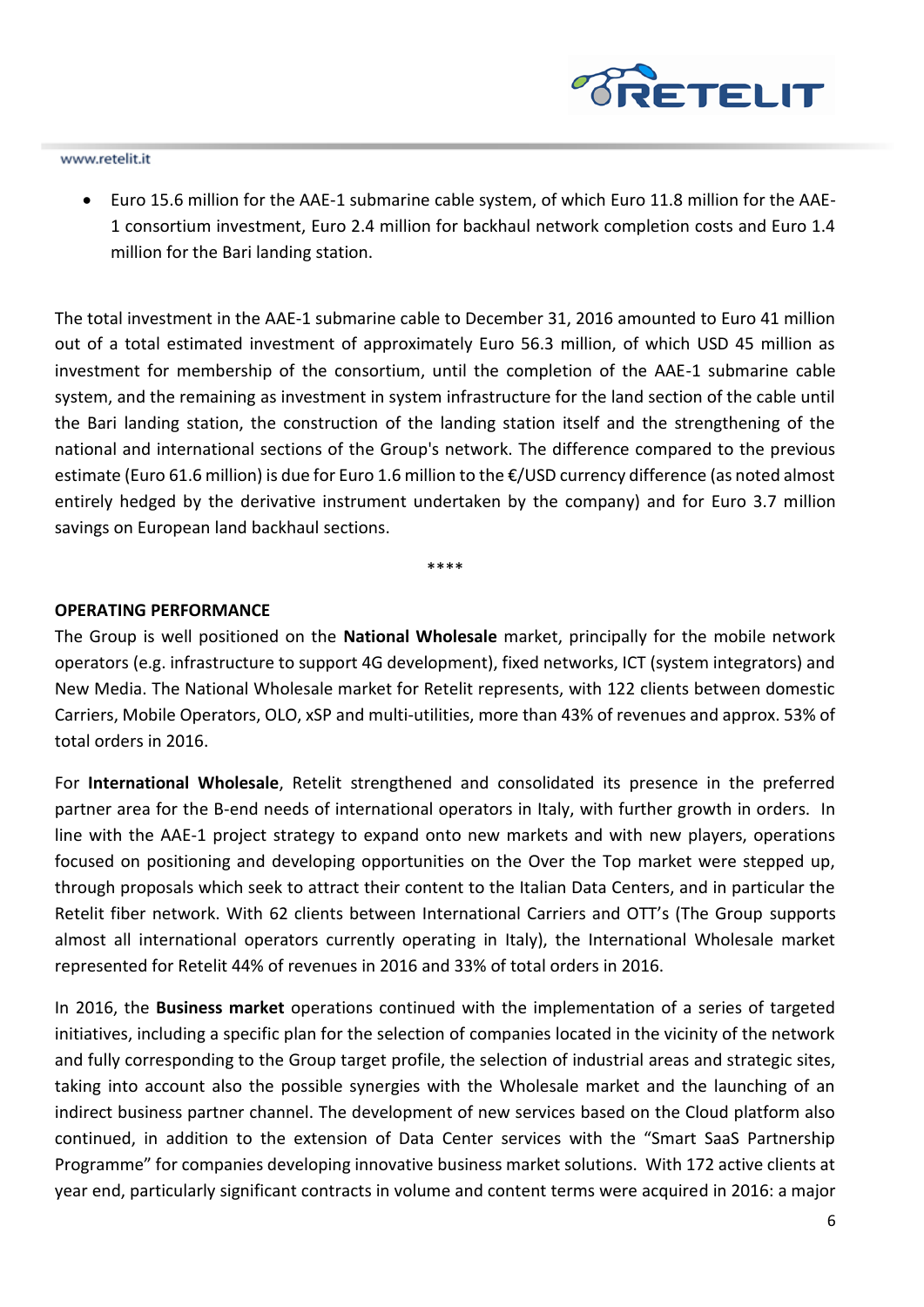

fashion market player trusted the Group with monitoring services for its Application Performance Management (APM), a leading bicycle manufacturer ordered internet connectivity and Cloud Storage services, while a major credit institution ordered Virtual Data Center services for its IT infrastructure. In 2016, the Business market represented 13% of revenues and 14% of total orders.

Regarding the **AAE-1** (Asia, Africa, Europe 1) submarine cable, negotiations continued with leading international operators interested in reserving some of the capacity and bandwidth that will be available to Retelit when the submarine cable becomes operational. As part of the partnership signed with the global operator Belgacom International Carrier Services (BICS), 60 Gbps of submarine capacity of the AAE-1 cable was acquired from Retelit. The cable is in the testing phase and entry into service is scheduled for the end of Q1 2017; as stated, commercialisation has begun.

\*\*\*\*

## **KEY FINANCIAL HIGHLIGHTS RETELIT S.P.A.**

Revenues of the parent company Retelit S.p.A. grew 3.1% to Euro 2.3 million (Euro 2.2 million in 2015). EBIT improved, although again reporting a loss (Euro 3.5 million), compared to the Euro 3.7 million loss in 2015 (+5.6%). The comprehensive loss in 2016 was Euro 4.1 million compared to a loss of Euro 0.7 million in 2015.

\*\*\*\*

## **SIGNIFICANT EVENTS IN LAST PERIOD OF YEAR**

On September 16, 2016, with provision No. 8252 of September 16, 2016, Borsa Italiana S.p.A. approved listing of the ordinary Retelit share (LIT.MI) on the STAR segment (Segmento Titoli ad Alti Requisiti (Elevated Requirements Securities Segment)), with effect from September 26, 2016, in addition to trading on the segment.

On October 17, 2016, the Group, through its subsidiary e-via S.p.A., as agent presented a tender application within a temporary consortium (RTI), together with Eolo S.p.A. and EDS Infrastrutture S.p.A., for the first call of the Infratel Italia S.p.A. tender for the construction and management of a passive ultra-broadband infrastructure. The white areas involved in the tender are those in the regions Abruzzo and Molise, Emilia-Romagna, Lombardy, Tuscany and Veneto. The offer was presented only for Emilia-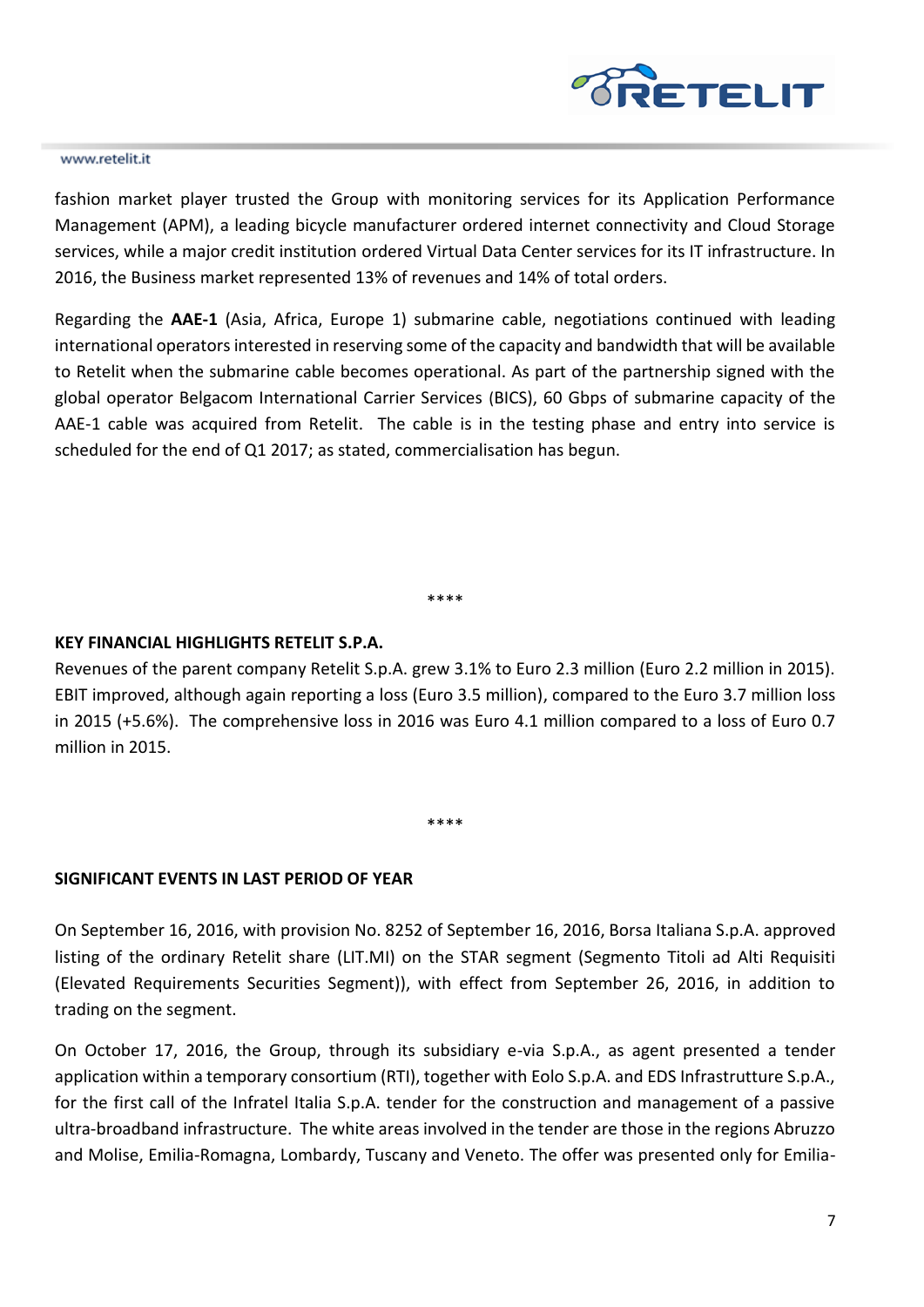

Romagna, a region in which the three consortium members have a long-standing presence and extensive knowledge.

The position with KBC Telco Infrastructure Pty Ltd. was settled in the third quarter.

In December, the procedures for the liquidation and winding up of the non-operative company entirely held by Retelit USA L.L.C. were completed, as established by the Board of Directors on April 20, 2015 and announced to the market on the same date.

\*\*\*\*

## **SUBSEQUENT EVENTS**

On February 17, 2017, Retelit joined the Open Hub Med Società Consortile a Responsabilità Limitata (OHM), acquiring 9.52% of OHM's share capital for an investment of approx. Euro 100,000. The operation is part of the strategy to maximise the industrial and commercial potential of the AAE-1 submarine cable.

On February 20, 2017, e-via as part of a temporary consortium (RTI) presented an offer for Lot 2 (Friuli-Venezia Giulia and the Autonomous Province of Trento) of the Infratel tender relating to High-speed Broadband.

On February 28, 2017, in partnership with BICS a new 100 Gbps connectivity product the "Bari-Europe Backhaul" was launched, an innovative high capacity and low latency network solution connecting Europe - through Bari - to Singapore and Hong Kong using the AAE-1 submarine cable system. A new backhaul product, managed end-to-end, utilising different sections to satisfy high capacity and low latency connectivity demand from Asia, the Middle East and Africa to Europe through Retelit's AAE-1 Italian landing station in Bari. As part of the partnership BICS acquired from Retelit 60 Gbps of submarine capacity of the AAE-1 cable.

On March 9, 2017, Infratel Italia S.p.A. announced the awarding of the first tender for the granting of the concession for the construction, maintenance and management of the ultra-broadband passive network to Enel Open Fiber S.p.A. for all five tender lots.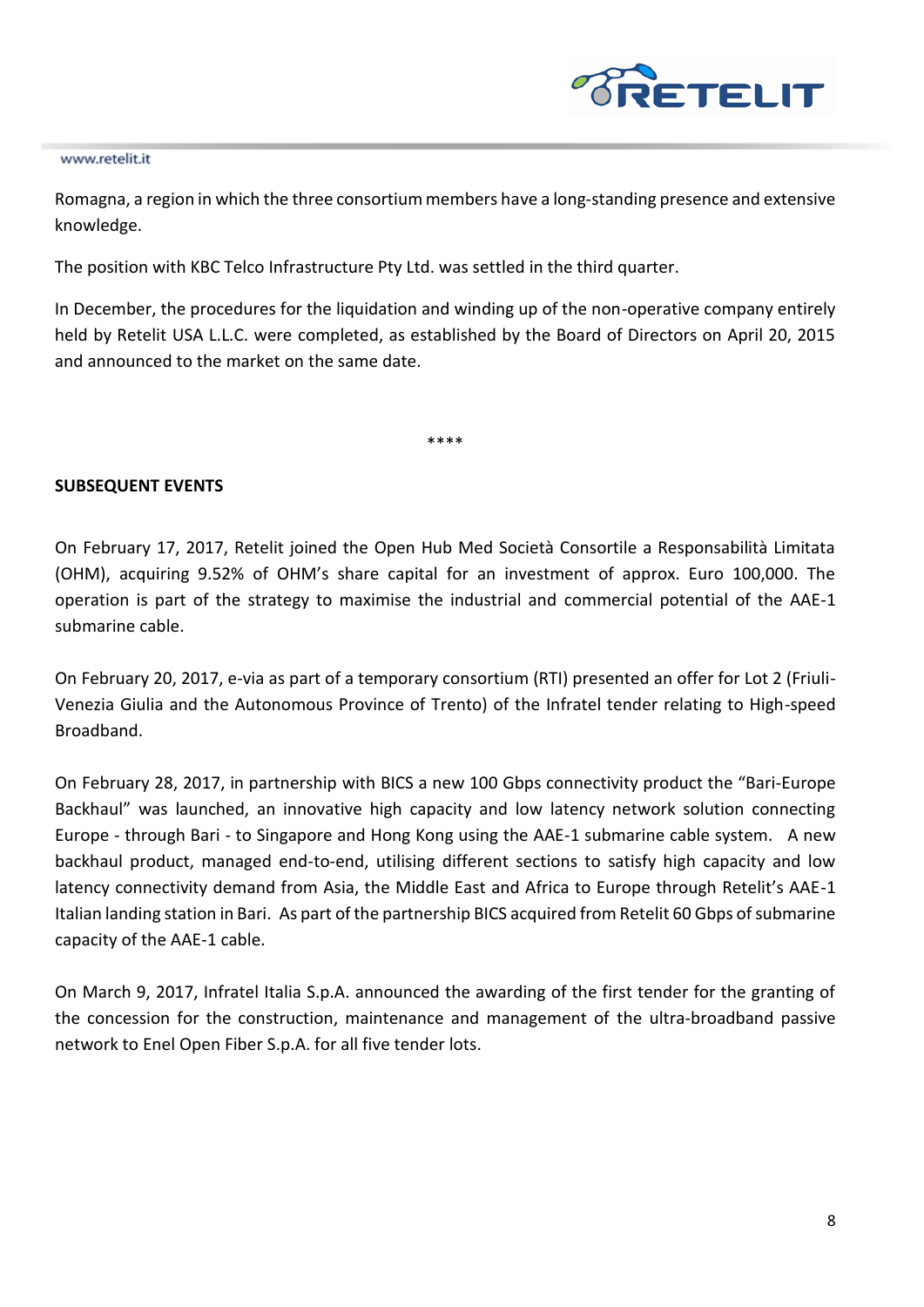

## **OUTLOOK FOR THE CURRENT YEAR AND 2017-2021 INDUSTRIAL PLAN**

The 2016-2020 Industrial Plan was updated for the purposes of the impairment test and the plan timeframe extended to 2021.

\*\*\*\*

The extension of the Industrial Plan to 2021 is testiment to the growth strategy and forecasts better results for the final years of the plan than previously announced thanks to the increased revenues generated from commercialisation of the AAE-1 submarine cable and expected wholesale synergies. In particular, it is expected that the recent agreement with the international operator BICS may contribute to the international growth of the Group. The Industrial Plan does not include any awarding of the license for Friuli-Venezia-Giulia and the Trento province regarding the second Infratel tender as part of the Italian broadband strategy, representing therefore an important upside.

The Plan confirms development based on the following four guidelines:

- 1. further national wholesale market growth for telecommunication services through network and services development;
- 2. consolidation of the international wholesale market position for telecommunication services through multinational client (B-end), client access (IP Transit) and international network (Backbones and PoPs) development;
- 3. boosting the business market position through development of a connectivity services offer integrated with high added value (VAS) data center and cloud services, such as for example disaster recovery, ICT as a service, VPN, internet and security, for medium and large private enterprises, in addition to the public sector;
- 4. development of AAE-1 submarine cable operations.

The Plan forecasts revenues of between Euro 81-84 million in 2020 (compared to Euro 75 million under the previous plan) and revenues of between Euro 89-93 million in 2021.

EBITDA in 2020 is forecast of between Euro 37-39 million (significantly up on the original forecast of Euro 29 million) and of between Euro 44-46 million in 2021.

In addition, the expected development of business market operations and the synergies for the commericalisation of the cable's entry into use will result in a differing revenue mix - at a higher margin. In particular, revenues and EBITDA by segment are expected to grow as follows under the plan: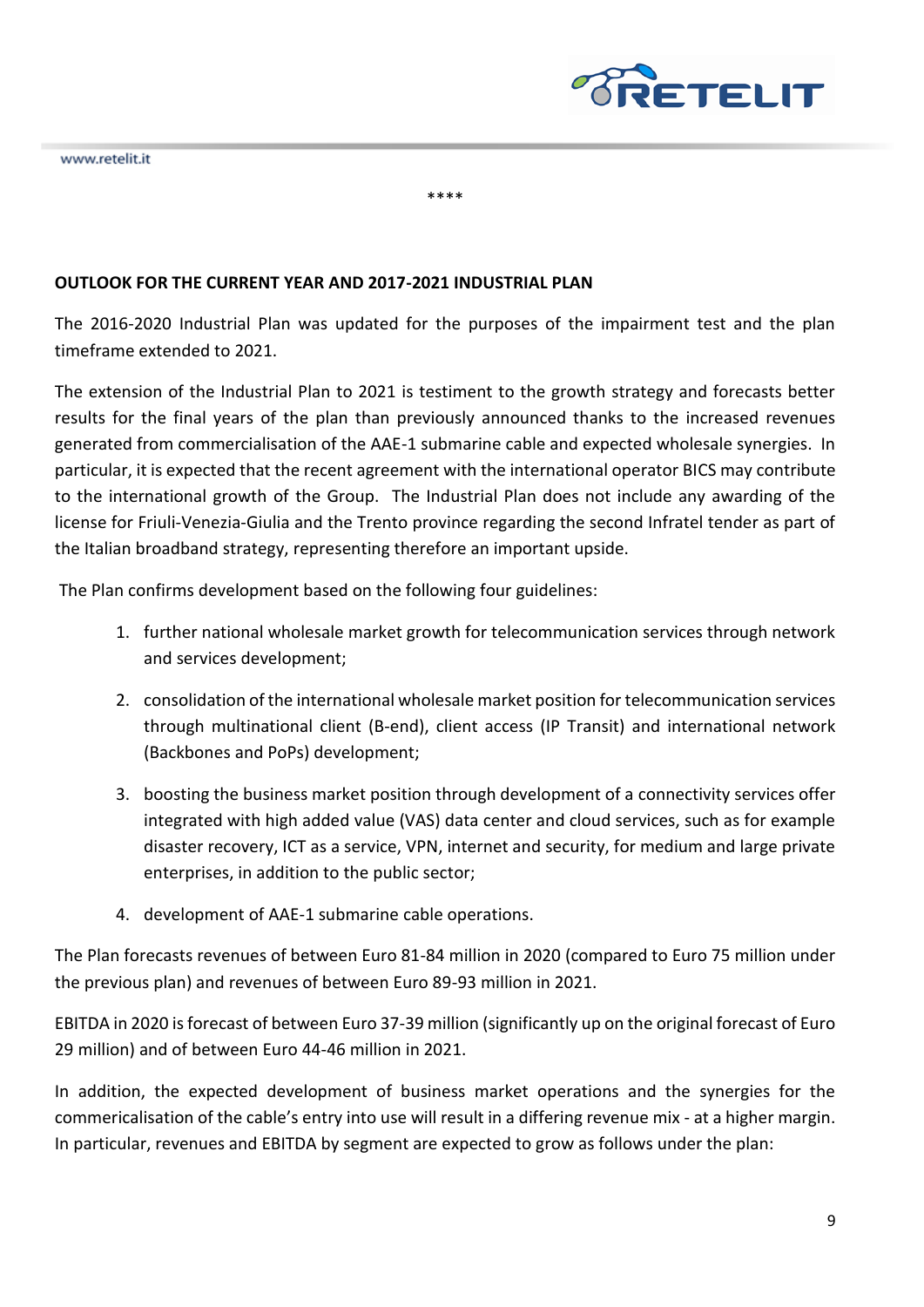

- Wholesale: revenues forecast to grow from Euro 42.2 million in 2016 to between Euro 48 million and Euro 51 million in 2021, with a CAGR of approx. 4% over the plan. An EBITDA margin of between 27% and 32% is forecast over the plan.
- Business: revenues forecast to grow from Euro 6.3 million in 2016 to between Euro 19 million and Euro 22 million in 2021, with a CAGR of approx. 28%. An EBITDA margin of between 30% and 35% is forecast over the plan.
- AAE-1 submarine cable: cumulative revenues from 2017 to 2021 expected in the Euro 63 million to Euro 68 million range. An EBITDA margin of between 55% and 65% is forecast over the plan.

Thanks to these performances, sustained EBIT and net profit growth is forecast.

The expected cash generation under the Plan should enable the reaching of a Group net cash position in 2020 of between Euro 69-72 million, compared to the Euro 75 million previously forecast and of between Euro 96-101 million in 2021. Investment in the five year period 2017-2021 is forecast at between Euro 83-88 milioni.

The beginning of the cable's commercialisation, the major development of the business market and the continual growth of the Wholesale market indicate further improved results for 2017, with revenues forecast in a range between Euro 60 and Euro 63 million, EBITDA of between Euro 20 and Euro 23 million and EBIT of between Euro 6 and Euro 9 million. At balance sheet level investments are expected of between Euro 25 and 28 million and a Net Cash Position of between Euro 20 and Euro 23 million.

\*\*\*\*

### **SHAREHOLDERS' AGM CALL**

The Board of Directors of Retelit S.p.A. will submit the financial statements for the approval of the Shareholders' Meeting to be called, according to the statutorily established terms and means, for April 27, 2017 in single call.

The call notice and the relative documentation required by applicable regulations, including the 2016 Annual Accounts, the Directors' Report, the Directors' Report on matters on the Agenda of the Shareholders' AGM, the Board of Statutory Auditors' Report, the Independent Audit Firm Report, the Corporate Governance and Ownership Structure Report and the Remuneration Report, will be made available to the public, in accordance with the established terms and means, at the registered office of the company at Milan, Viale Francesco Restelii No. 3/7 and on the Company website (www.retelit.it), as well as on the authorised 1Info storage mechanism at www.1Info.it

\*\*\*\*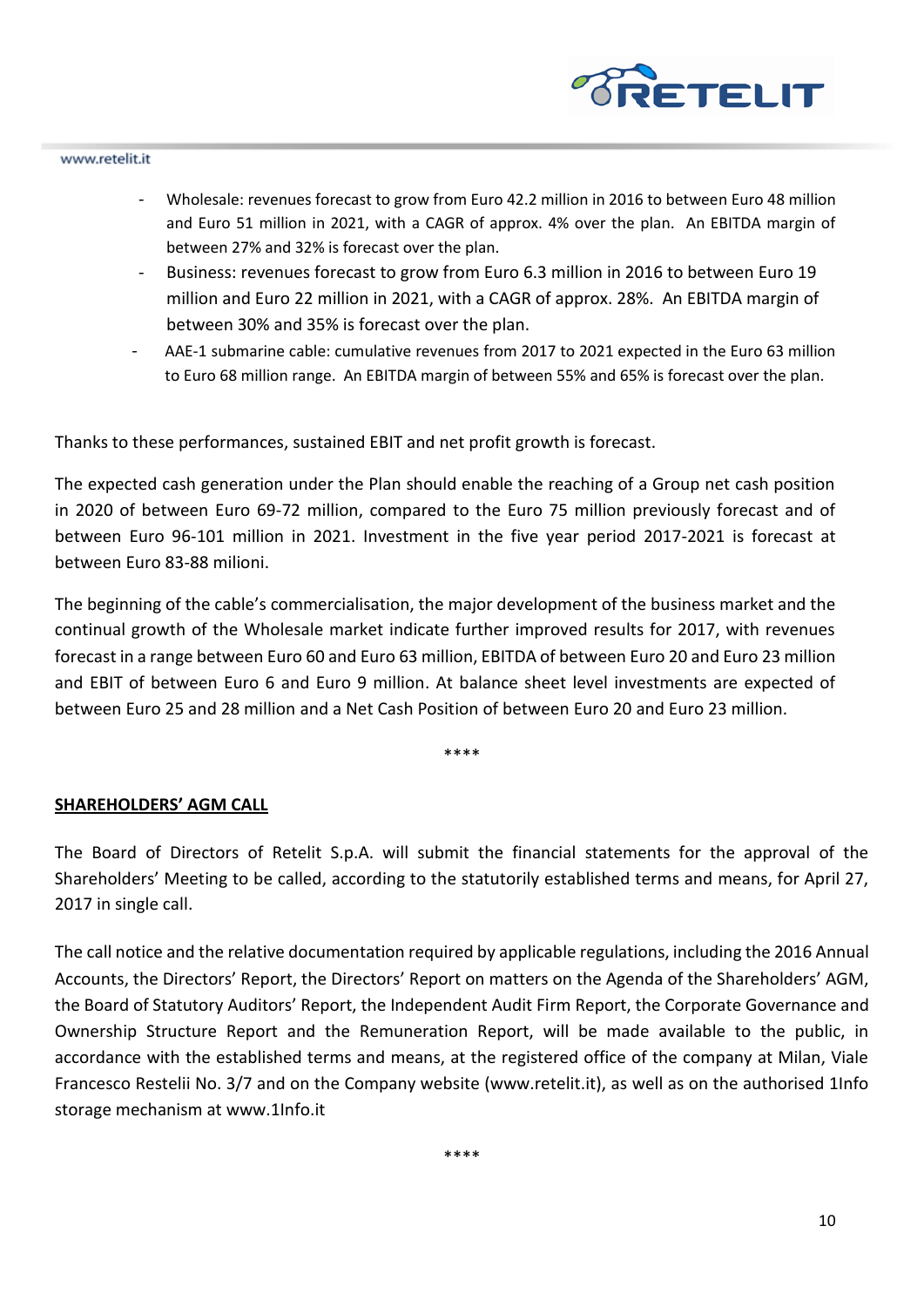

*Mr. Fabio Bortolotti, as Executive Officer for Financial Reporting, declares, in accordance with paragraph 2 of Article 154-bis of the CFA, that the accounting information contained in this press release corresponds to the underlying accounting documents, records and accounting entries.*

\*\*\*\*

The 2016 results and the 2017-2021 Industrial Plan will be illustrated on March 15, 2017 at 5PM in a conference call involving the Chairman of the Company, Dario Pardi and the Chief Executive Officer, Federico Protto. Details for participation in the conference call are as follows:

- for Italy: +39 02 805 88 11
- for the United Kingdom: +44 1 212818003
- for the United States (local number): +1 718 7058794
- for the United States (green number): +1 855 2656959

The support documents will be made available on the website at the beginning of the conference call.

\*\*\*\*

This press release contains forward-looking statements concerning plans, opinions or current Group expectations in relation to results and other aspects of the activities and strategies of the Group. Readers of this press release should not place an undue reliance on such forward-looking statements as results may differ significantly from such forecasts due to a number of factors, most of which are outside of the Group's control. The forward looking statements constitute in fact true and proper forecasts or strategic objectives established under company plans.

#### *Retelit Group*

*Retelit is a major Italian provider of data and infrastructure services to the telecommunications market and has been listed on the Milan Stock Exchange since 2000, joining the STAR segment on September 26, 2016. The company's fiber optic infrastructure at December 31, 2016 covers over 9,800 kilometers (equivalent to approx. 218,000 km of fiber-optic cables, of which 63,000 located in MAN), connecting 9 Urban Networks and 15 Data Centers across Italy. With over 3,000 On-Net sites, of which 1,868 customer sites, 629 telecommunication towers, 447 cabinets and 39 Data Centers, the Retelit network also extends beyond Italy: thanks to the partnership with BICS it has access to the largest European PoP's, including Frankfurt, London, Amsterdam and Paris. Retelit is member of AAE-1 (Africa-Asia-Europe-1), the submarine cable system connecting Europe to Asia through the Middle East, reaching 19 Countries, from Marseille to Hong Kong, owning a landing station in Bari. These valuable assets make Retelit a perfect technological partner for TLC and ICT operators and businesses, providing on demand a complete range of high-quality, reliable and safe solutions. Services range from ultra-broadband fiber optic internet connection to the Cloud and network and VPN services to colocation solutions, with approx. 10,400 square meters of equipped and secure fiber optic connected spaces, for the outsourcing of Data Center services and the satisfaction of disaster recovery and business continuity needs. Retelit's Carrier Ethernet services are in addition Metro Ethernet Forum (MEF) certified.*

*For further information: Investor Relations Dario Pardi Tel +39 02 2020451*

*CDR Communication Vincenza Colucci*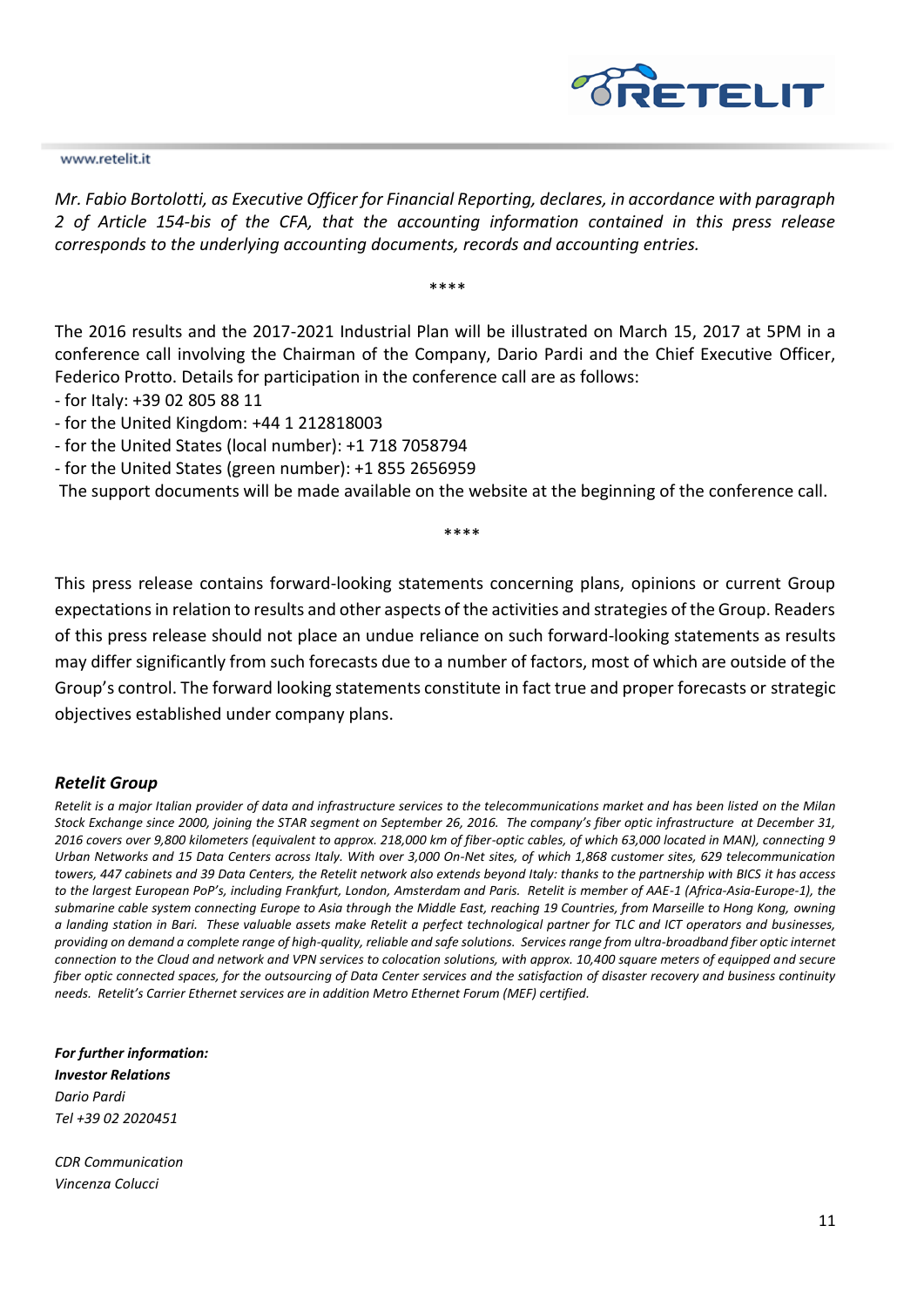

*Tel + 3356909547 [vincenza.colucci@cdr-communication.it](mailto:vincenza.colucci@cdr-communication.it)*

*Institutional Media Relations*

*CDR Communication Angelo Brunello Tel. + 39 329 2117752 [angelo.brunello@cdr-communication.it](mailto:angelo.brunello@cdr-communication.it)*

*ICT Media Relations Key4Media Lucia Casartelli Mob. +39 346 2191801 [media.relations@retelit.it](mailto:media.relations@retelit.it)*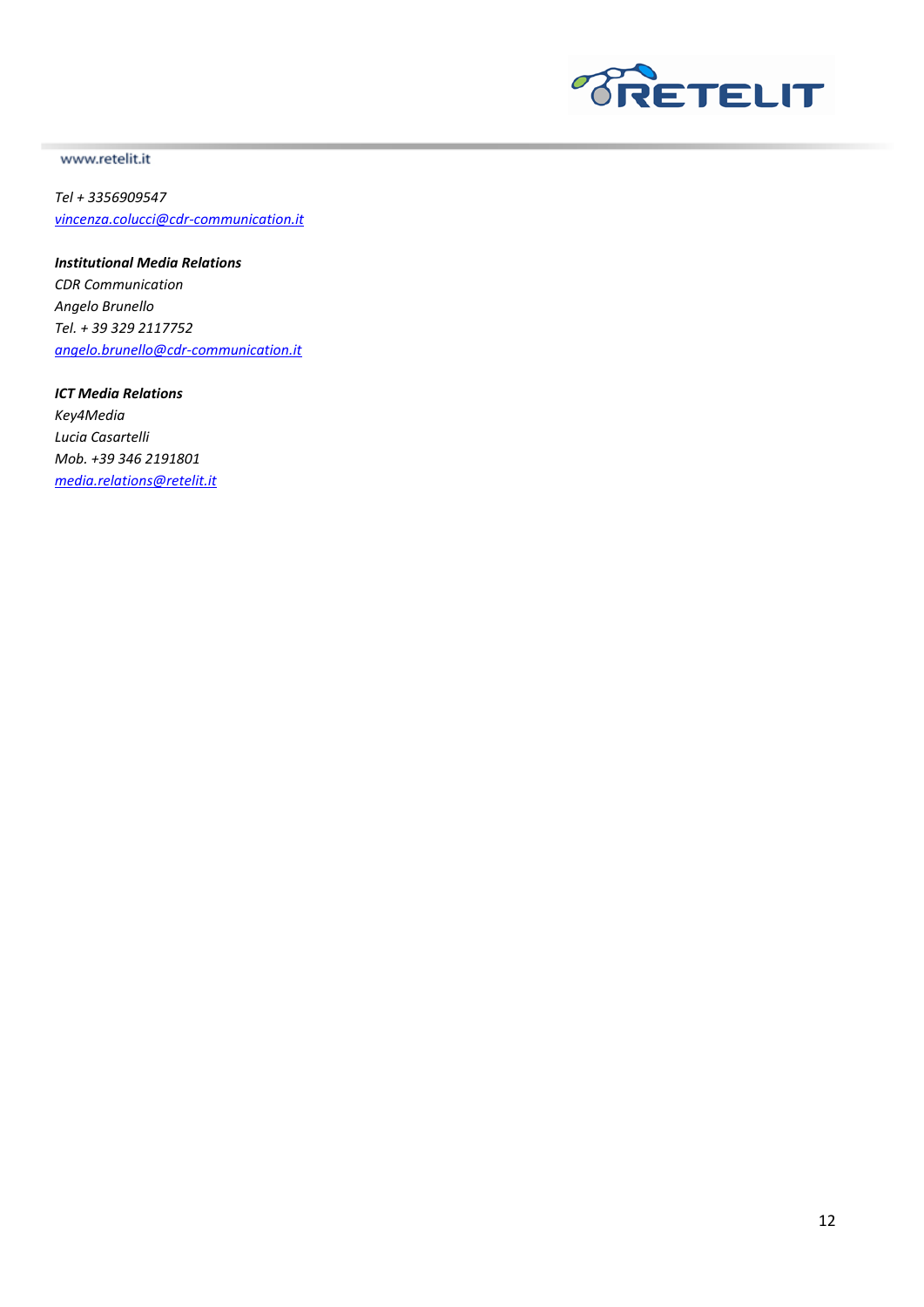

**The Income Statement, Balance Sheet and Cash Flow Statement of the Retelit Group and Retelit S.p.A at December 31, 2016 are attached.** 

## **Consolidated Income Statement**

| (thousands of Euro)                                                       | 2016                     | 2015      |
|---------------------------------------------------------------------------|--------------------------|-----------|
| Revenues                                                                  | 48,133                   | 41,734    |
| Other income                                                              | 1,458                    | 370       |
| Total revenues and operating income                                       | 49,592                   | 42,104    |
| Purchase of raw materials and services                                    | (23, 408)                | (20, 257) |
| Personnel costs                                                           | (6,354)                  | (6,096)   |
| Other operating costs                                                     | (5,253)                  | (4,709)   |
|                                                                           |                          |           |
| <b>EBITDA</b>                                                             | 14,576                   | 11,043    |
| Amortisation, depreciation and write-downs of tangible and intangible     |                          |           |
| assets                                                                    | (12,007)                 | (11, 116) |
| Other provisions and write-downs                                          | (398)                    | (707)     |
| <b>EBIT</b>                                                               | 2,172                    | (781)     |
| Financial income                                                          | 724                      | 2,491     |
| Financial income from derivative instruments                              | 107                      | 1,798     |
| Financial charges                                                         | (120)                    | (90)      |
| <b>PRE-TAX PROFIT</b>                                                     | 2,882                    | 3,418     |
| Income taxes                                                              | (17)                     |           |
| Deferred tax charge                                                       |                          |           |
|                                                                           | of which related parties |           |
| Profit/(loss) recognised to Net Equity to be recognised to the Income     |                          |           |
| Statement                                                                 | 121                      |           |
| Profit/(loss) recognised to Net Equity not to be recognised to the Income |                          |           |
| Statement                                                                 | (66)                     | 54        |
| <b>Total net profit</b>                                                   | 2,920                    | 3,472     |

The audit by the independent audit firm is in the process of completion.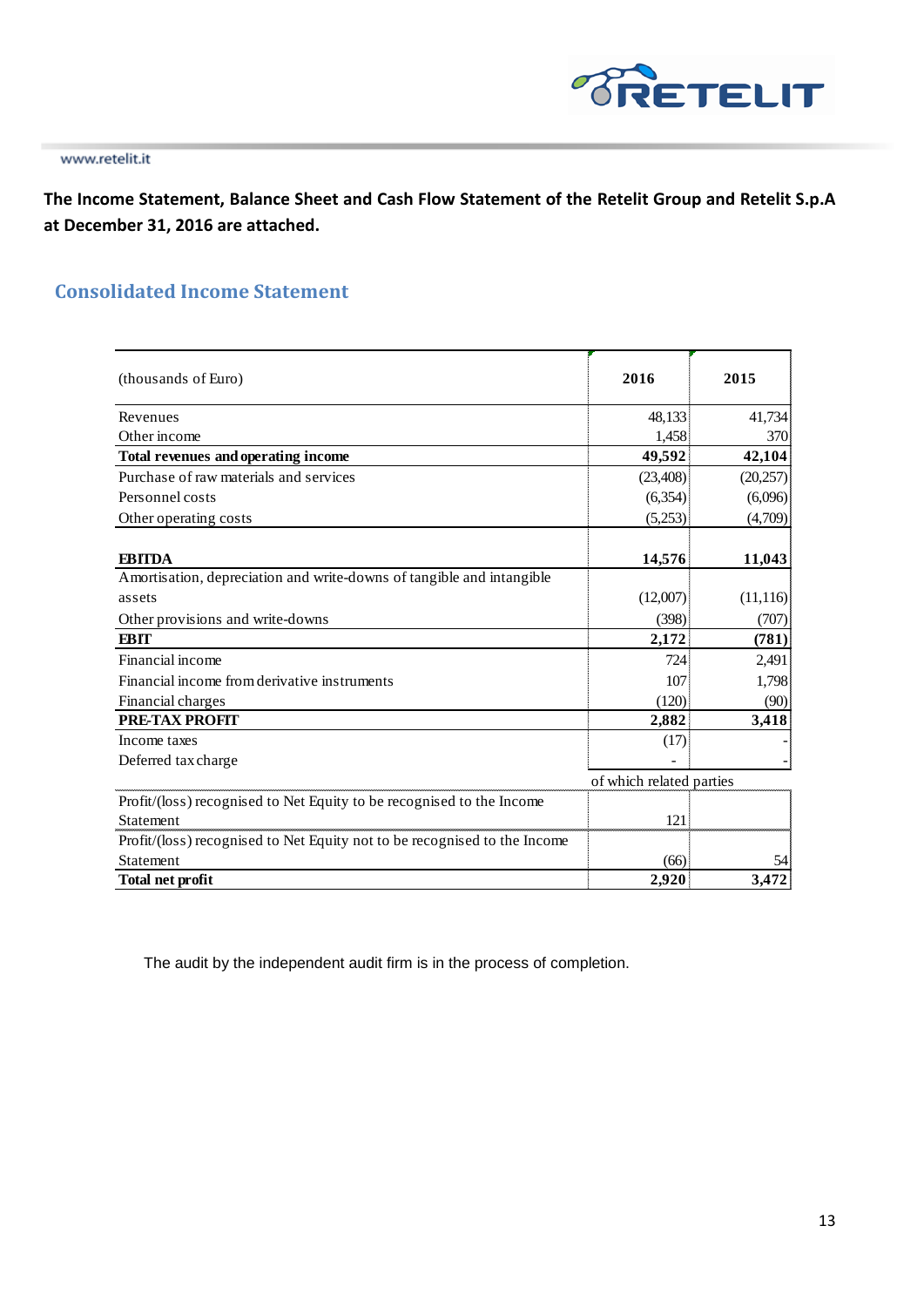

# **Consolidated Balance Sheet**

| (thousands of Euro)                                             | 31/12/2016 | 31/12/2015 |
|-----------------------------------------------------------------|------------|------------|
| Non-current assets:                                             |            |            |
| Network infrastructure                                          | 107,877    | 100,139    |
| Other fixed assets                                              | 1,239      | 824        |
| Tangible assets in progress                                     | 36,992     | 23,646     |
| Total property, plant and equipment                             | 146,109    | 124,609    |
| Concessions, licenses, trademarks & similar rights              | 21,371     | 20,407     |
| Other intangible assets                                         | 500        | 0          |
| Total intangible assets                                         | 21,871     | 20,407     |
| Non-current financial assets                                    |            | 5,999      |
| Deferred tax assets                                             | 7,200      | 7,200      |
| Other non-current assets                                        | 457        | 421        |
| Total other non-current assets                                  | 7,657      | 13,620     |
| <b>TOTAL NON-CURRENT ASSETS</b>                                 | 175,637    | 158,636    |
| <b>Current assets:</b>                                          |            |            |
| Current financial assets                                        | 5,751      | 6,023      |
| Trade and miscellaneous receivables, and other current assets   | 21,882     | 24,010     |
| Tax receivables, VAT receivables and current direct taxes       | 1,134      | 145        |
| Cash and cash equivalents                                       | 19,459     | 12,400     |
| <b>TOTAL CURRENT ASSETS</b>                                     | 48,226     | 42,578     |
| <b>TOTAL ASSETS</b>                                             | 223,863    | 201,214    |
| Shareholders' equity:                                           |            |            |
| Share capital issued                                            | 144,330    | 144,209    |
| Net equity reserves and net result                              | (8,973)    | (11,772)   |
| Net equity and net result                                       | 135,357    | 132,437    |
| <b>TOTAL NET EQUITY</b>                                         | 135,357    | 132,437    |
| <b>Non-current liabilities:</b>                                 |            |            |
| Non-current financial liabilities                               | 11,037     | 1,441      |
| Post-employment benefits and employee provisions                | 1,392      | 1,203      |
| Provisions for risks and future charges                         | 2,690      | 3,172      |
| Deferred non-current revenues                                   | 33,333     | 26,887     |
| <b>TOTAL NON-CURRENT LIABILITIES</b>                            | 48,453     | 32,703     |
| <b>Current liabilities:</b>                                     |            |            |
| Current financial liabilities                                   | 888        | 559        |
| Trade payables, other payables $\&$ other financial liabilities | 35,990     | 32,639     |
| of which related parties                                        | 1,049      | 546        |
| Tax payables, VAT payables and current direct taxes             | 17         | 357        |
| Deferred current revenues                                       | 3,157      | 2,520      |
| <b>TOTAL CURRENT LIABILITIES</b>                                | 40,054     | 36,074     |
| <b>TOTAL LIABILITIES</b>                                        | 223,863    | 201,214    |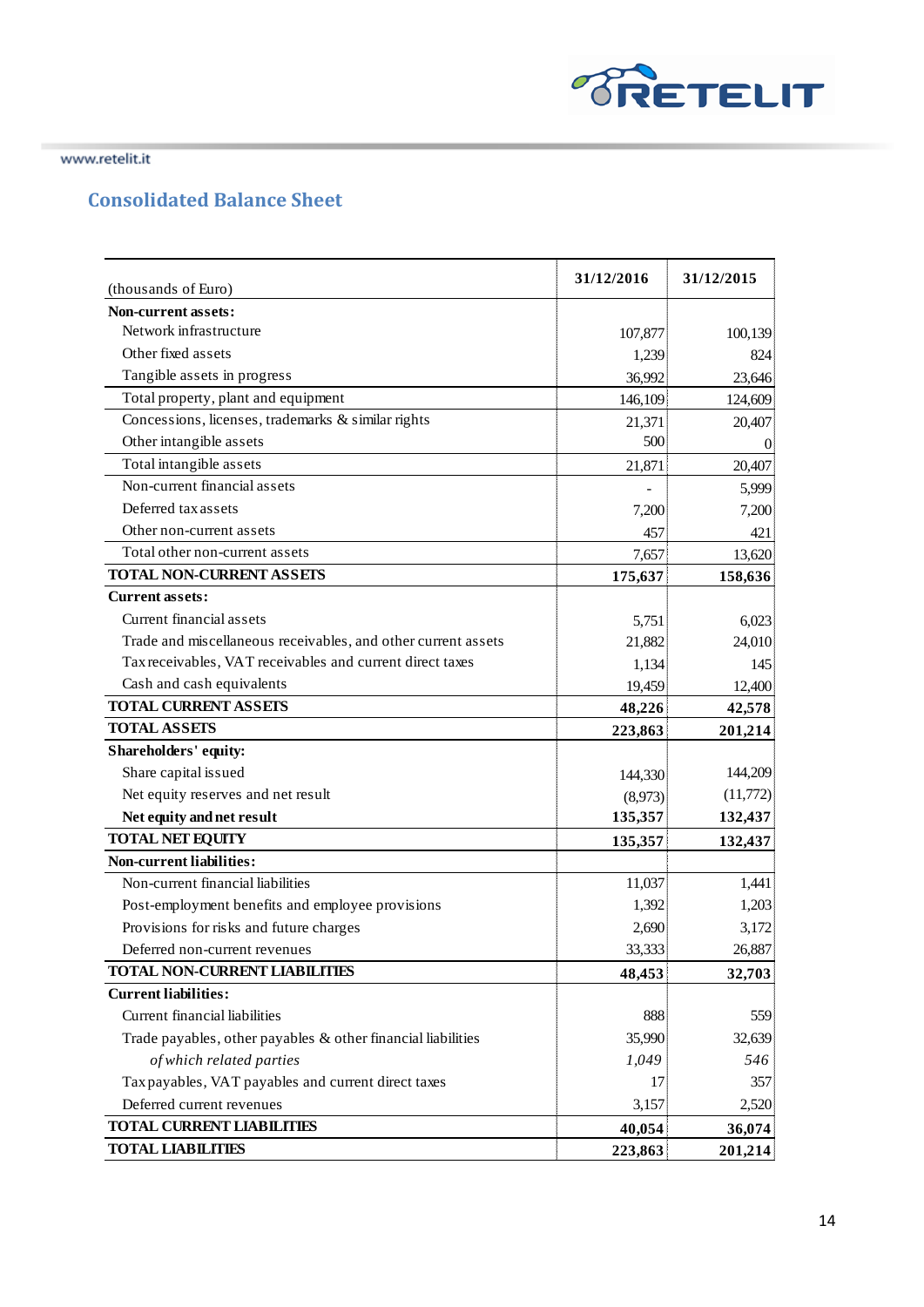

## **Consolidated cash flow statement**

| (thousands of Euro)                                                                     | 31/12/2016      | 31/12/2015 |
|-----------------------------------------------------------------------------------------|-----------------|------------|
| <b>CASH FLOW FROM OPERATING ACTIVITIES:</b>                                             |                 |            |
| Net profit (loss)                                                                       | 2,865           | 3,418      |
| Adjustments for:                                                                        |                 |            |
| Amortisation & Depreciation                                                             | 12,007          | 11,116     |
| Doubtful debt provision                                                                 | 283             | 334        |
| Changes in post-employment benefit provisions                                           | 123             | 88         |
| Change in Provisions for risks and charges                                              | (482)           | 47         |
| Interest and other financial charges                                                    | (711)           | (4,200)    |
| Interest and other financial charges received/(paid)                                    | 659             | 2,402      |
| Income taxes                                                                            | 17              |            |
| (Gain)/loss on divestments                                                              | (309)           |            |
| CASH FLOW GENERATED (ABSORBED) FROM OPERATING ACTIVITIES                                | 14,453          | 13,207     |
| (Increase)/Decrease trade receivables and other financial assets                        | 1,846           | (8,130)    |
| (Increase)/Decrease tax receivables, VAT receivables and direct taxes                   | (430)           | (83)       |
| (Increase)/Decrease trade payables and deferred revenues                                | 7,750           | 12,911     |
| (Increase)/Decrease tax payables, VAT payables and current direct taxes                 | (357)           | (60)       |
| NET CHANGES IN CURRENT ASSETS AND LIABILITIES AND OTHER CHANGES                         | 8,809           | 4,638      |
| <b>CASH FLOW GENERATED (ABSORBED) FROM OPERATING ACTIVITIES</b>                         | 23,262          | 17,845     |
|                                                                                         |                 |            |
| <b>CASH FLOW FROM INVESTING ACTIVITIES</b>                                              |                 |            |
| Investments in tangible assets                                                          | (29, 755)       | (26, 575)  |
| Divestments in tangible assets                                                          | 179             | 34         |
| Gain/(loss) on divestments                                                              | 309             |            |
| Investments in intangible assets                                                        | (5,397)         | (3,630)    |
| Change due to monetary effects of investments                                           | 2,494           | 2,632      |
| Net investments in other non-current assets                                             | (36)            | (58)       |
| CASH FLOW GENERATED (ABSORBED) FROM INVESTING ACTIVITIES                                | (32, 206)       | (27, 597)  |
|                                                                                         |                 |            |
| <b>CASH FLOW FROM FINANCING ACTIVITIES</b>                                              |                 |            |
| Net (Increase)/Decrease financial assets                                                | 6,248           | 4,569      |
| New loan issue                                                                          | 10,315<br>(560) | 2,000      |
| (Repayment) of loans<br><b>CASH FLOW GENERATED (ABSORBED) FROM FINANCING ACTIVITIES</b> | 16.003          | 6.569      |
|                                                                                         |                 |            |
| <b>TOTAL CASH FLOWS</b>                                                                 | 7.059           | (3, 183)   |
| CASH & CASH EQUIVALENTS AT BEGINNING OF THE PERIOD                                      | 12,400          | 15,583     |
| CASH AND CASH EQUIVALENTS AT END OF THE PERIOD                                          | 19,459          | 12,400     |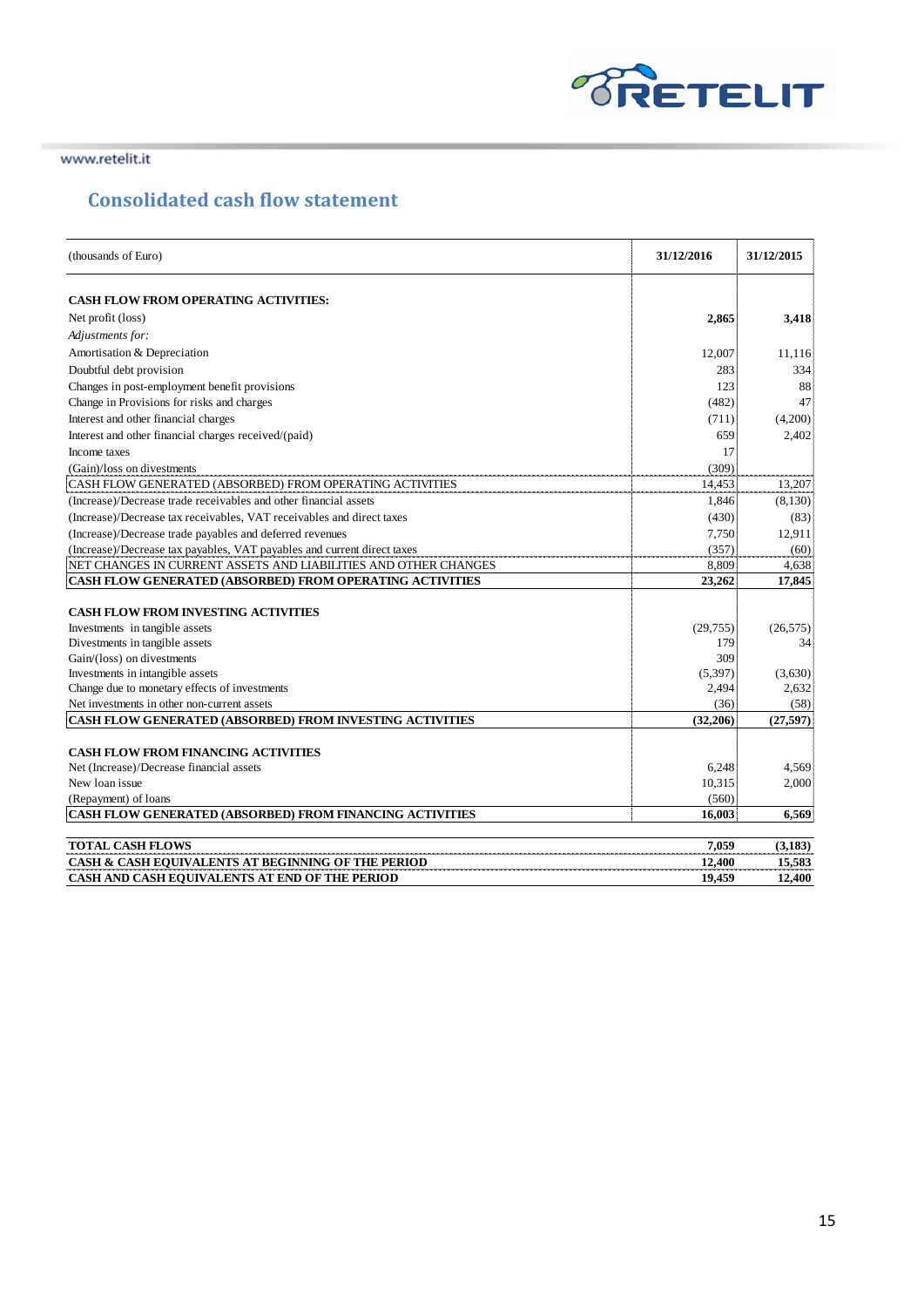

 $\blacksquare$ 

www.retelit.it

## **Consolidated Net Financial Position**

|                                            | <b>Balance at 31.12.2016</b> Balance at 31.12.2015 |          | <b>Changes</b> |
|--------------------------------------------|----------------------------------------------------|----------|----------------|
| A. Cash                                    | 19.459                                             | 12,400   | 7,059          |
| D. Liquidity                               | 19,459                                             | 12,400   | 7,059          |
| <b>E.</b> Current financial receivables    | 562                                                | 1,126    | (564)          |
| G. Current portion of non-current debt     | 888                                                | 559      | 330            |
| <b>I.</b> Current debt                     | 888                                                | 559      | 330            |
| <b>J.</b> Net current financial debt I-E-D | (19, 133)                                          | (12,968) | (6,165)        |
| K. Non-current bank payables               | 11,037                                             | 1,441    | 9,596          |
| N. Non-current debt                        | 11,037                                             | 1.441    | 9,596          |
| $\overline{O}$ . Net debt $J+N$            | (8,095)                                            | (11,526) | 3,431          |

and the control of the control of the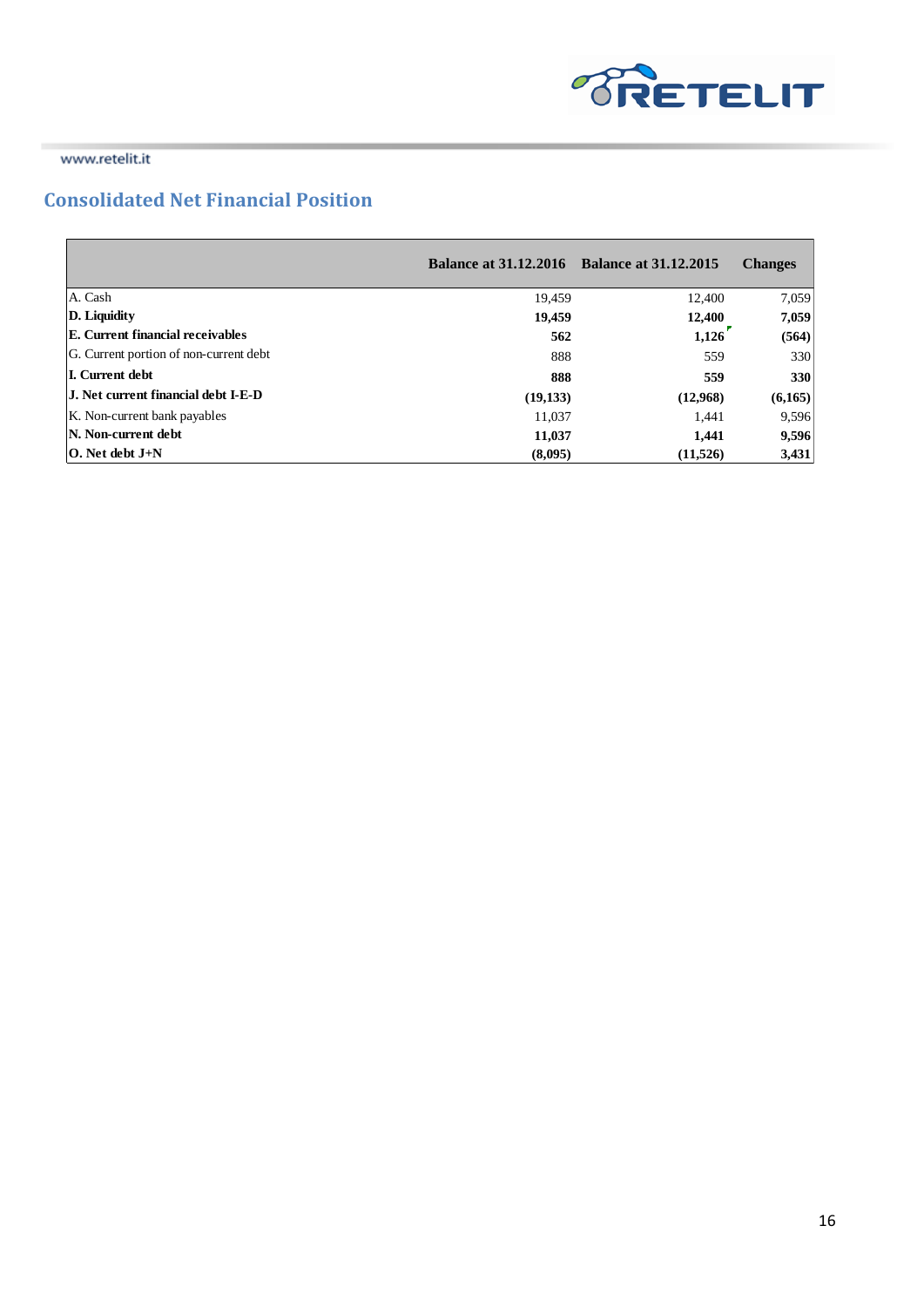

# **Balance Sheet Retelit S.p.a**

|                                                           | 31/12/2016  | 31/12/2015  |
|-----------------------------------------------------------|-------------|-------------|
| <b>Non-current assets:</b>                                |             |             |
| Other tangible assets                                     | 173,009     | 209,694     |
| Tangible assets in progress                               | 34,605,254  | 22,988,183  |
| Total property, plant & equipment                         | 34,778,263  | 23,197,876  |
| Intangible assets                                         |             |             |
| Concessions, licenses, trademarks & similar rights        | 497,514     | 340,229     |
| Other intangible assets                                   | $\theta$    |             |
| Total intangible assets                                   | 497,514     | 340,229     |
| Investments                                               | 142,618,209 | 142,618,209 |
| Non-current financial assets                              |             | 837,904     |
| Other non-current assets                                  | 510         | 1,504       |
| Total other non-current assets                            | 142,618,718 | 143,457,617 |
| TOTAL NON-CURRENT ASSETS                                  | 177,894,495 | 166,995,723 |
| <b>Current assets:</b>                                    |             |             |
| Current financial assets                                  | 561,370     | 1,126,135   |
| Trade receivables, other receiv. & other current assets   | 612,856     | 1,134,645   |
| of which related parties                                  |             | 978,597     |
| Tax receivables, VAT receivables and current direct taxes | 800,814     | 57,934      |
| Cash and cash equivalents                                 | 5,634,634   | 5,623,883   |
| <b>TOTAL CURRENT ASSETS</b>                               | 7,609,673   | 7,942,597   |
| <b>TOTAL ASSETS</b>                                       | 185,504,168 | 174,938,321 |
| Shareholders' equity:                                     |             |             |
| Share capital issued                                      | 144,329,735 | 144,208,619 |
| Net equity reserves and net result                        | (3,751,452) | 330,489     |
| Net equity and net result                                 | 140,578,283 | 144,539,108 |
| <b>TOTAL NET EQUITY</b>                                   | 140,578,283 | 144,539,108 |
| Post-employment benefits and employee provisions          | 342,051     | 334,466     |
| Provisions for risks and future charges                   | 440,590     | 570,807     |
| Deferred non-current revenues                             | 500,000     |             |
| Non-current financial liabilities to Group companies      | 40,401,015  | 26,014,300  |
| <b>TOTAL NON-CURRENT LIABILITIES</b>                      | 41,683,656  | 26,919,573  |
| <b>Current liabilities:</b>                               |             |             |
| Current financial liabilities to Group companies          |             |             |
| Trade payables, other payables $&$ other fin. liabilities | 3,242,229   | 3,122,857   |
| of which related parties                                  | 186,917     |             |
| Tax payables, VAT payables and current direct taxes       |             | 356,782     |
| TOTAL CURRENT LIABILITIES                                 | 3,242,229   | 3,479,640   |
| <b>TOTAL LIABILITIES</b>                                  | 185,504,168 | 174,938,321 |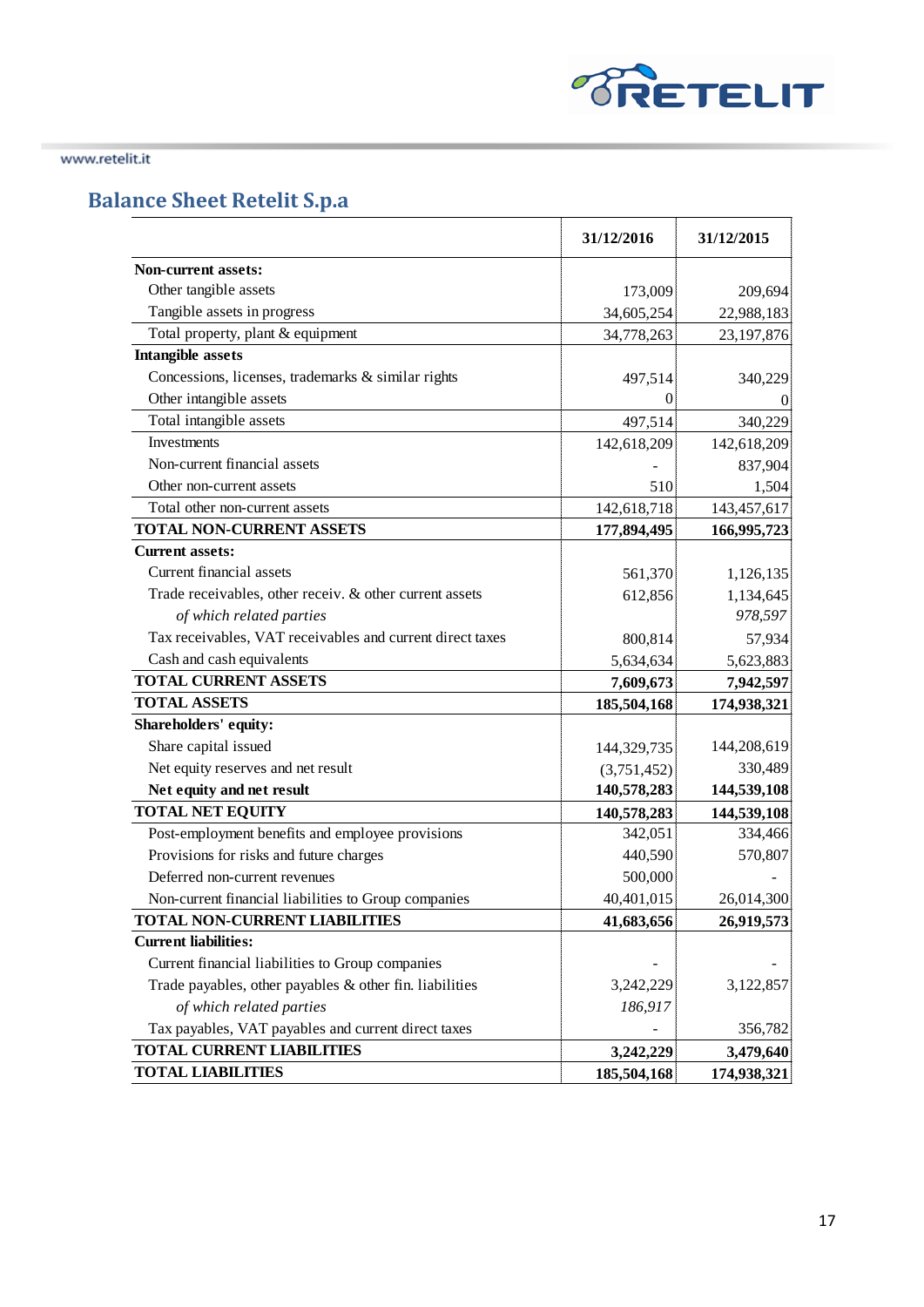

# **Comprehensive Income Statement Retelit S.p.a.**

|                                                                     | 31/12/2016    | 31/12/2015  |
|---------------------------------------------------------------------|---------------|-------------|
|                                                                     |               |             |
| Revenues                                                            | 107,656       | 80,079      |
| Other income                                                        | 2,170,423     | 2,129,086   |
| of which related parties                                            | 1,883,311     | 2,086,323   |
| Total revenues and operating income                                 | 2,278,079     | 2,209,164   |
| Purchase of raw materials and services                              | (3,024,545)   | (3,048,708) |
| Personnel costs                                                     | (2,018,491)   | (1,949,709) |
| Other operating costs                                               | (426,795)     | (503,062)   |
| <b>EBITDA</b>                                                       | (3, 191, 751) | (3,292,315) |
| Amortisation, deprec. & write-downs of tangible & intangible assets | (146,958)     | (82, 462)   |
| Other provisions and write-downs                                    | (114,760)     | (283, 104)  |
| EBIT                                                                | (3,453,469)   | (3,657,881) |
| Financial income                                                    | 132,236       | 3,216,623   |
| Financial charges                                                   | (737, 849)    | (275,072)   |
| of which related parties                                            | 728,994       |             |
| PRE-TAX PROFIT/(LOSS)                                               | (4,059,083)   | (716, 330)  |
| Income taxes                                                        |               |             |
| Deferred tax income/(charge)                                        |               |             |
| Net profit/(loss)                                                   | (4,059,083)   | (716, 330)  |

| Profit/(loss) recognised to Net Equity to be recognised to the Income Statement     |  |
|-------------------------------------------------------------------------------------|--|
| Profit/(loss) recognised to Net Equity not to be recognised to the Income Statement |  |
| Total net profit/(loss)                                                             |  |